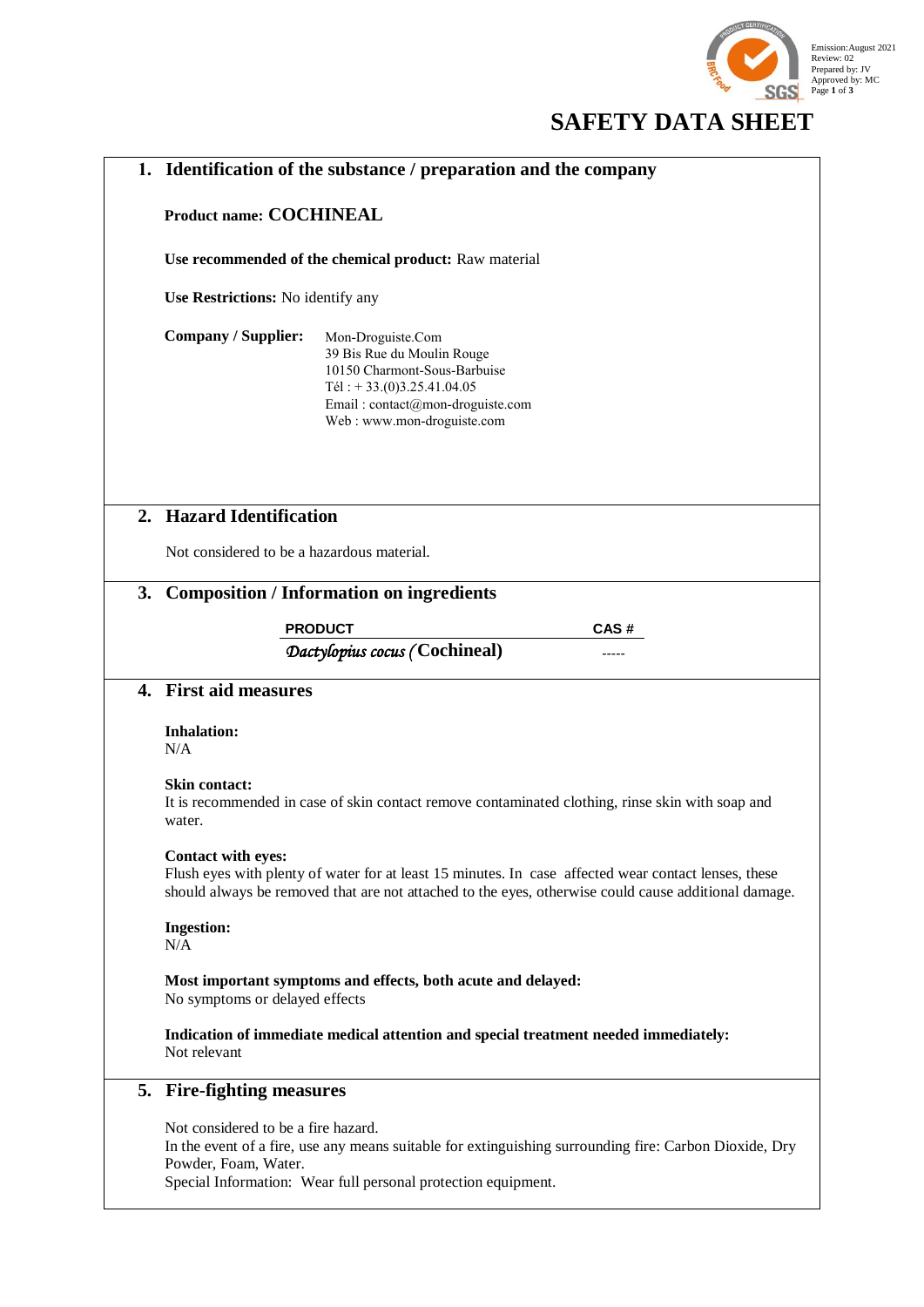

#### Emission:August 2021 Review: 02 Prepared by: JV Approved by: MC Page **2** of **3**

#### **6. Accidental release measure**

Personal precautions: Wear protective garment Environmental precautions: Avoid outer environment contamination. Methods for cleaning up: Solid form: Vacuuming or wet cloth may be used to avoid dust dispersal.

## **7. Handling and storage:**

Handling: Keep container tighly sealed for handling. Use protective garment. Storage: Store in a cool (15°C - 25°C), dry and ventilated area in its proper container tightly sealed.

#### **8. Exposure controls / personal protection**

In case of exposure use personal protective garment: Safety glasses Lab coat. Impermeable gloves.

#### **9. Physical and chemical properties**

Physical state and Appearance: solid Odor: Characteristic

#### **10. Stability and reactivity**

Stability: Stable under ordinary conditions of storage and handling. Hazardous decomposition products: Carbon dioxide and monoxide may form when heated to decomposition.

#### **11. Toxicological information**

**Corrosivity:** In view of the available data, the classification criteria are not met. Sensitization: In view of the available data, the classification criteria are not met. **Mutagenicity:** In view of the available data, the classification criteria are not met. **Carcinogenesis:** In view of the available data, the classification criteria are met. **Toxic for reproduction:** In view of the available data, the classification criteria are not met. **Certain specific toxicity:** In view of the available data, the classification criteria are not met. Overexposure bodies only

**Aspiration hazard:** In view of the available data, the classification criteria are not met.

#### **12. Ecological information**

**Toxicity:** Not determined **Persistence and degradability:** Not available **Bioaccumulation potential:** Not determined **Mobility in soil:** Not determined **Other adverse effects:** Not disclosed

#### **13. Disposal considerations**

Discharge, treatment, or disposal may be subject to local laws. Consult your local or regional authorities.

#### **14. Transport information**

Not regulated as a hazardous material.